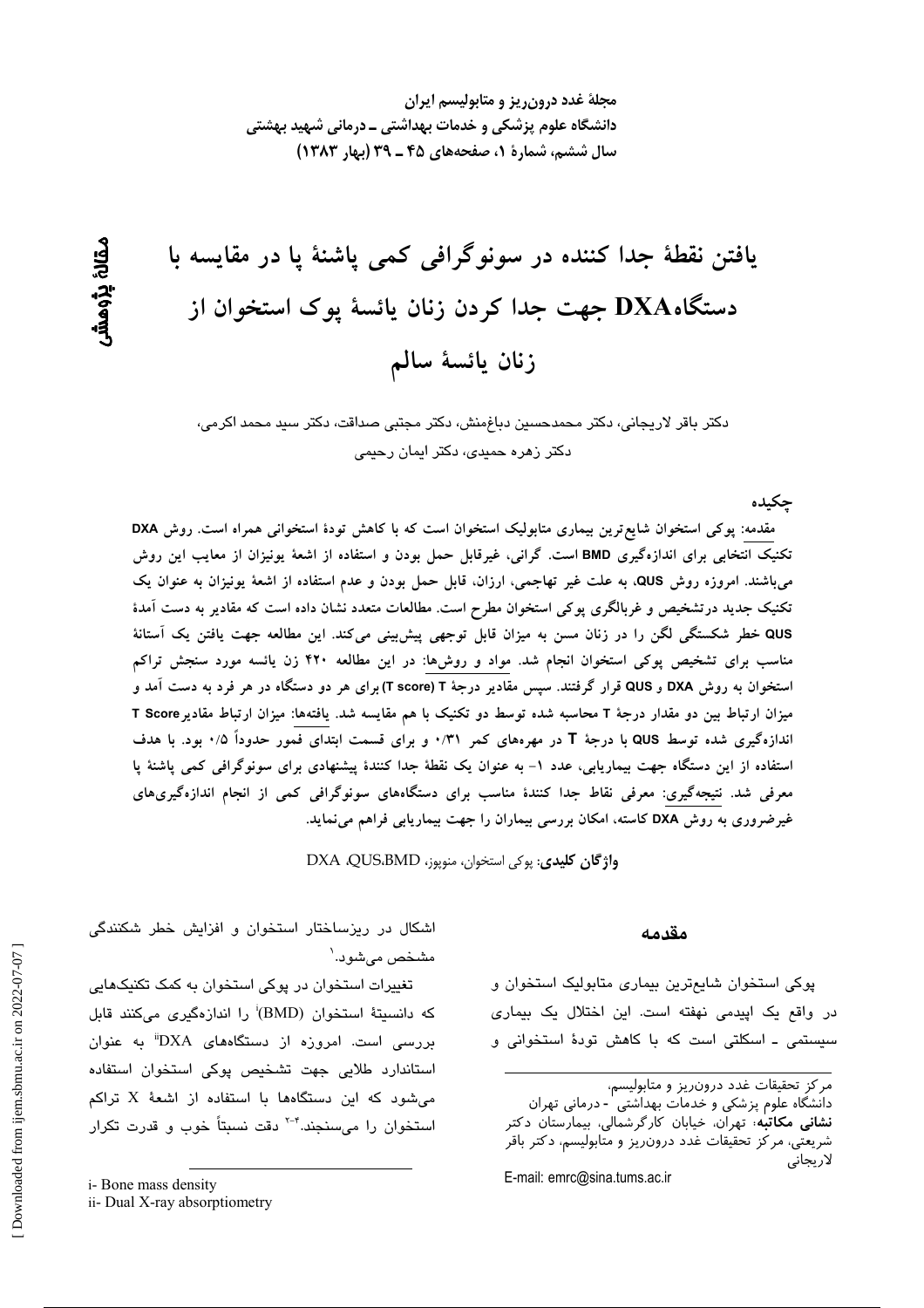نتایج از مزایای این دستگاههاست و گرانی و غیرقابل حمل بودن این دستگاهها از معایب آنها به شمار میرود.

در سال ۱۹۹۴ سازمان جهانی بهداشت بررسی پوکی استخوان را براساس معیارها*ی* زیر پیشنهاد کرد:<sup>۵</sup> *طبیعی*: مقادیر BMD با کمتر از یک انحراف معیار از ميانگين حداكثر تودهٔ استخوان زنان جوان طبيعي. /ستئوپنی: مقادیر BMD بین یک تا ۲/۵ انحراف معیار از حداكثر تودهٔ استخوان زنان جوان طبیعی.

بوكي استخوان: مقادير BMD بيشتر از ٢/٥ انحراف معيار از حداكثر تودهٔ استخوان زنان جوان طبیعی.

در سالهای اخیر دستگاههای مختلف که از طریق سونوگرافی کمی (QUS)<sup>:</sup> تراکم استخوان را اندازهگیری میکنند به کار گرفته شدهاند که در میان آنها دستگاهی که از طریق سونوگرافی کمی پاشنهٔ پا اندازهگیری را انجام میدهد، بیش از همه مورد استقبال واقع شده است. از مهمترین مزایای دستگاههای QUS حجم کم، قابلیت حمل و عدم استفاده از اشعهٔ یونیزان است و به عنوان روشی شناخته می شود که نه تنها اطلاعاتی دربارهٔ تودهٔ استخوانی ارابه می،کند، بلکه احتمالاً در جهت بررسی وضع الاستیسیتهٔ استخوان و ساختار آن نیز کمک کننده است. اگر بسیاری از مطالعات آیندەنگر و گذشتەنگر در زمینهٔ سونوگرافی کمی پاشنهٔ پا نشان داده شده است که این تکنیک میتواند شانس شکستگیها را به خوبی پیشبینی کند.<sup>۱۶</sup>۰

این دستگاهها عموماً سرعت عبور صوت (SOS)<sup>ة</sup> از استخوان، میزان کاهش فرکانس صوت عبوری (BUA)" و شاخص سفتی استخوان" را اندازهگیری میکنند.<sup>۱۷٬۱۸</sup>

با افزایش تعداد وسایلی که از طریق سونوگرافی کمی تراکم استخوان را اندازهگیری میکنند، ایجاد یک استراتژی مشخص برای استفاده از این دستگاهها جهت اهداف درمانی ضروری به نظر میرسد. با وجود مزیتهای دستگاه QUS پاشنهٔ پا، هنوز دستورالعمل جامعی دربارهٔ مقادیر آستانهٔ تشخیص پوکی استخوان بیان نشده است.

این مطالعه با هدف تعیین یک آستانهٔ تشخیصی برای دستگاه QUS پاشنهٔ پا در زنان یائسه طراحی شد تا به وسیلهٔ آن بتوان افراد زیادی را در مدت زمان کوتاهی از

جهت پوکی استخوان بیماریابی کرده، با پیدا کردن افراد در معرض خطر و تأیید تشخیص توسط دستگاه DXA (به عنوان روش انتخابی) آنها را قبل از بروز عوارض مهم، تحت درمان پیشگیرانه قرار داد.

# مواد و روشها

در این مطالعهٔ مقطعی ۴۲۰ خانم یائسه (منوپوز) که به طور متوالی جهت سنجش تراکم استخوان از مرداد ماه ۱۳۸۰ تا اسفندماه ۱۳۸۱ به مرکز سنجش تراکم استخوان بیمارستان دکتر شریعتی تهران مراجعه کرده بودند، شرکت داشتند. این مطالعه توسط کمیتهٔ اخلاق پژوهشی مرکز تحقیقات غدد دانشگاه علوم پزشکی تهران به تصویب رسید. پس از کسب رضایت بیماران، پرسشنامهٔ اطلاعات دموگرافیک و سوابق دارویی و پزشکی در مورد آنها تکمیل شد. بیماران فاقد سابقهٔ شکستگی در ناحیهٔ مهرههای کمر و لگن، دفرميتي يا اسكوليوز قابل توجه باليني و زخم پا به دو روش (Lunar corporation, Madison, W 53713 USA) DXA در ناحیهٔ مهرههای کمر (L2-L4) و لگن (گردن فمور، تروکانتر، ward و کل فمور) يا سونوگرافي کمي پاشنهٔ يا (Achilles) مطابق با دستورالعمل استاندارد كارخانهٔ سازنده Lunar) oorporation, Madison, W 53713 USA) مورد ارزيابي قرار گرفتند. این سیستم دارای یک ترانس دوسر و یک گیرنده است که در دو طرف استخوان پاشنهٔ پا جای گرفته، با عبور صوت، مقادير سرعت عبور صوت از ناحيهٔ پاشنهٔ پا (SOS) و کاهش فرکانس عبوری (BUA) را مشخص و در نهایت توسط اسکنر میزان شاخص سفتی را براساس فرمول ۴۲۰-(۰/۲۸ × ۰/۲۸) + (۰/۷۶×۱۷۶) محاسبه میکند. با استفاده از مقادیر به دست آمده و مقایسهٔ آن با اطلاعات موجود در دستگاه که میانگین سفتی در زنان جوان است، میزان انحراف معیار با T-Score برای دستگاه سونوگرافی كمى پاشنهٔ پا ©QU) تعيين مىشود. كاربرهاى مسؤول انجام روش DXA و QUS از نتايج سنجش با روش ديگر بی|طلاع بودند. در روش BMD ،DXA ('gr/cm $^2$ ) و در روش BUA ،SOS ،QUS و شاخص سفتى استخوان اندازهگيرى شد. سيس مقادير T-Score به دست آمده توسط DXA با مقادىر T-Score به دست آمده توسط QUS مقاسيه شد. ابتدا

i- Quantitative ultrasonography

ii-Speed of sound

iii- Broad band Ultrasonography Attention

iv-Stiffness index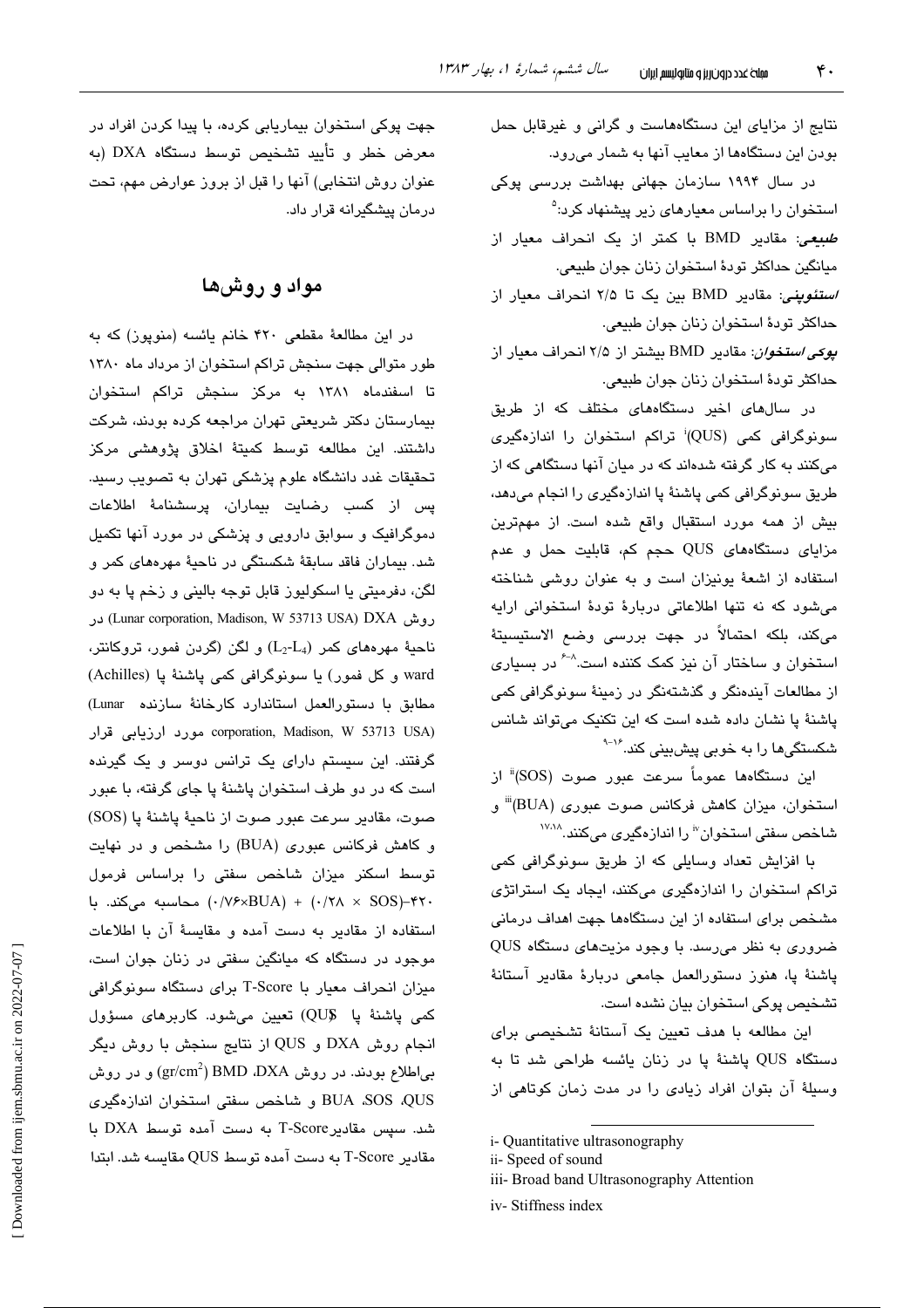برای هر یک از پارامترهای T-score و شاخص سفتی، براساس استاندارد طلایی DXA در نقاط مختلف، منحنی ROC رسم و نقاط متعددی برای تشخیص پوکی استخوان مشخص شد. سپس حساسیت و ویژگی در این نقاط تعیین شد. علاوه بر این افراد پوک استخوان در نواحی مختلف کمر و لگن و در مجموع براساس DXA جدا شدند و T-score این افراد براساس QUS تعیین شد. حدی از T-score که ۹۹/۵٪ افراد پوک استخوان فوق در زیر آن قرار میگرفتند، به عنوان نقطهٔ تشخیص پوکی استخوان انتخاب گردید و در این نقاط حساسیت و ویژگی تعیین شد. آنالیز آماری توسط نرمافراز SPSS Version 10 انجام گرفت.

## بافتهها

میانگین سنی افراد مورد مطالعه ۵۸±۵ سال، میانگین قد، وزن و BMI به ترتیب ۷±۱۵۵ سانتی متر، ۱۱±۶۶ کیلوگرم و ۰/۲۸±۶ کیلوگرم بر متر مربع بود. میانگین سالهای بعد از منوپوز ۸±۱۰ بود. متوسط سن شروع و پایان قاعدگی به ترتیب ١٢±١٢ و ۴۷±۴ سال بود.

در این مطالعه شیوع پوکی استخوان در ناحیهٔ کمر و استئوپنی با روش DXA به ترتیب ۳۱/۱٪ ۳۹/۲٪ بود (جدول ١) اما وقتى اين افراد تحت بررسى توسط روش QUS قرار گرفتند، میزان یوکی استخوان (۲/۵− ≥ T-Score) معادل ٨/٢٪ بود. همچنین، میزان ارتباط T-Score بین سونوگرافی پاشنهٔ پا یا مهرههای کمر ۰/۳۷ و نقاط مختلف فمور حدود ۰/۵ بود.

جدول ۱– میانگین T-score و درصد افراد در گروههای مختلف و در نقاط مورد نظر

| استئوپنی (٪)                      | پوکیاستخوان (٪)      | دانسيتة معدنى استخوان   |
|-----------------------------------|----------------------|-------------------------|
| $\tau \gamma / \tau$              | ۳۱/۱                 | $(L_2-L_4)$ مهرههای کمر |
| $\Delta \cdot / \tau$             | $V/\lambda$          | گردن فمور               |
| $\mathbf{r}\mathbf{a}/\mathbf{r}$ | $\Lambda/\Delta$     | تروكانتر                |
| YV/Y                              | $\tau\tau/9$         | وارد                    |
| 4.10                              | $\frac{1}{\epsilon}$ | کل فمور                 |

در نهایت برای افرادی که دارای پوکی استخوان براساس روش DXA بودند، مقادیر میانگین T-Score در QUS و نقاط

جدا كنندهٔ بالایی و پایینی با حدود اطمینان ۹۹/۵٪ برای هر ناحيه به تنهايي محاسبه شد (جدول ٢).

سیس براساس نقاط به دست آمده میزان حساسیت و ويژگي براي هر نقطه محاسبه و نمودار ROC براي هر ناحيه رسم شد (نمودارهای ۱ تا ۴).



نمودار 1– ROC رسم شده از ناحيهٔ مهرههای کمر



نمودار ۲– ROC رسم شده از ناحيهٔ گردن فمور

با توجه به مقادیر به دست آمده و نمودارهای ROC رسم شده یا هدف استفاده از این دستگاه برای بیماریایی نقطهٔ ١- انتخاب و حساسیت و ویژگی هر ناحیه با این نقطهٔ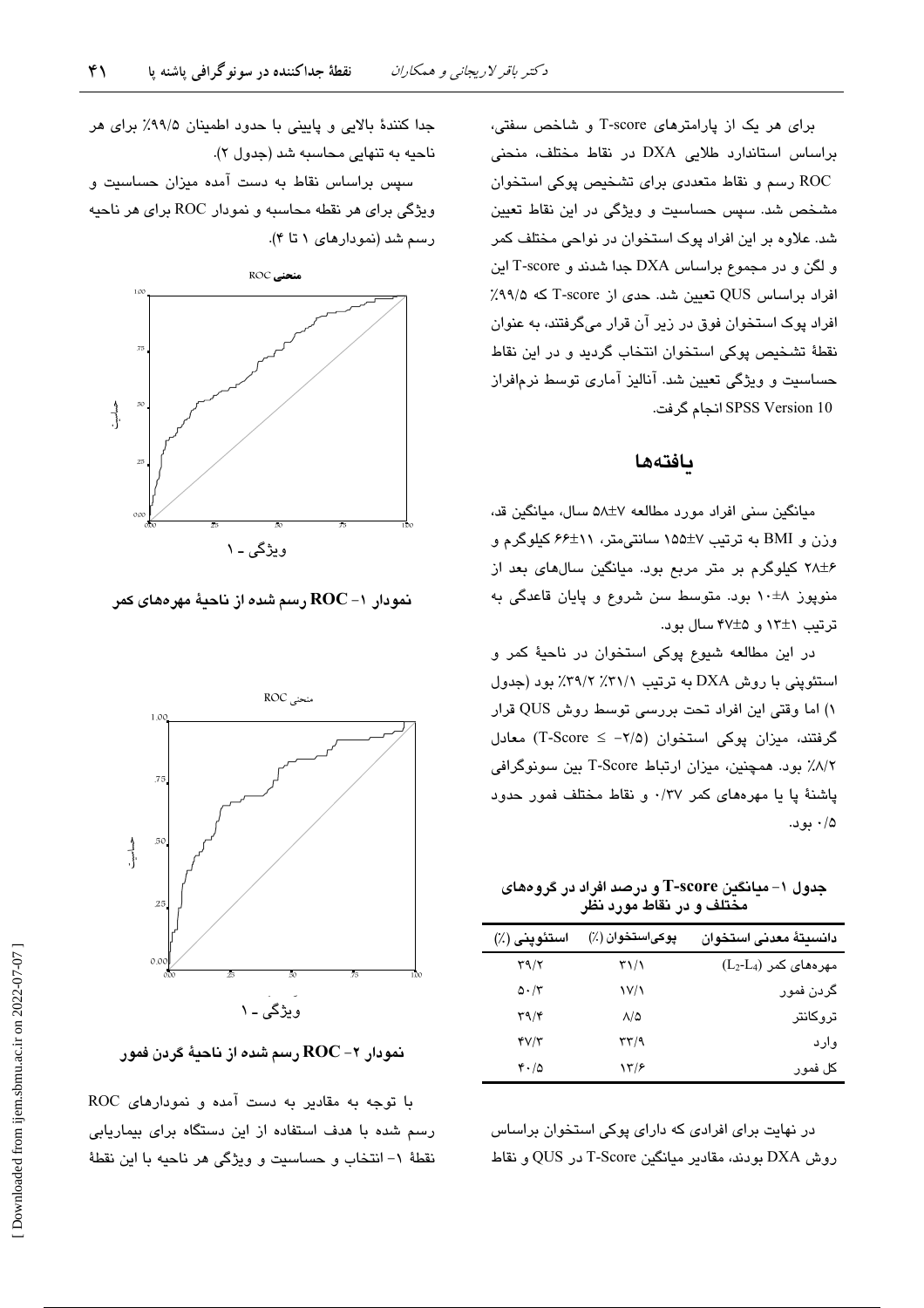| گروهها براساس DXA                                                                                       | مقادير T-score با حدود اطمينان ۹۹/۵٪ در سونوگرافي | میانگین T-score در DXA                 |
|---------------------------------------------------------------------------------------------------------|---------------------------------------------------|----------------------------------------|
|                                                                                                         | ياشنة يا                                          |                                        |
| $(T\text{-score} < -\text{\texttt{Y}}/\text{\texttt{0}})$ (L <sub>2</sub> -L <sub>4</sub> ) مهرههای کمر | $-\frac{1}{2}$ 1/3 تا ۱/۳                         | $-\tau/\tau$ ( $\cdot/\nu$ )           |
| گردن فمور (۲/۵− = T-score)                                                                              | $-\frac{1}{2}$ تا ۱/۴– تا                         | $-\frac{1}{\Lambda}(\cdot/\tau)$       |
| $(T\text{-score} \leq -7/\Delta)$ وارد (                                                                | $-\frac{1}{2}$ تا ۱/۲ ت                           | $-\tau$ $(\cdot/\tau)$                 |
| $(T\text{-score} \leq -\text{\sf Y}/\text{\sf Q})$ تروكانتر (2                                          | $-1/T$ تا ۱/۳۳                                    | $-\Upsilon/\Lambda$ $(\cdot/\Upsilon)$ |
| تمام فمور                                                                                               | $-1/5$ تا ۱/۴ $-7/7$ ۵                            | $-Y/\Lambda$ ( $-Y\Delta$ )            |

جدول۲– مقادىر به دست آمدهٔ T-score در افرادى كه داراى پوكى استخوان بودند با حدود اطمينان ۹۹/۵٪

اعداد بيانگر ميانگين (انحراف معيار) هستند.

پیشنهادی محاسبه شد (جدول۳). برای این نقطه ارزش اخباری مثبت، ارزش اخباری منفی و کارایی<sup>:</sup> محاسبه شد.

همانطور که در نمودارهای ۵ و ۶ مشخص است در صورت استفاده از نقطهٔ ١- به عنوان نقطهٔ جدا کننده، میزان حساسیت برای یافتن افراد یوک استخوان برابر با ۸۳/۹٪ برای مهرههای کمر و ۸۴٪ برای گردن فمور است. ارزش اخباری منفی ۹۳٪-۸۶٪ و ارزش اخباری مثبت ۴۱٪-۲۵٪ و میزان کارایی ۶۲٪-۵۰٪ به دست آمد (جدول ۴).

جدول۳- میزان حساسیت و ویژگی براساس نقطهٔ انتخابی ۱- ٌ بِرَاى T-Score سَونوگرافى پاشنهٔ پا

| حساسىت ٪                     | ويژگى ٪ | متغير       |
|------------------------------|---------|-------------|
| $\Lambda \Upsilon / \Lambda$ | ۵۱      | مهرههای کمر |
| ۸۴                           | ۵۰      | گردن فمور   |
| ۷٨                           | ۵۵      | وارد        |
| $\Delta V/\Delta$            | 4010    | تروكانتر    |
| ٨٧                           | ۴۷      | تمام فمور   |

## ىحث

اگر چه امروز DXA به عنوان استاندارد طلایی در تشخیص پوکی استخوان مطرح است،<sup>۳۱-۲۱</sup> یکی از مشکلات DXA حساسيت پايين اين روش است اگر چه ويژگی قابل قبولی دارد. در این صورت مقایسهٔ روشهای جدید اندازهگیری دانسیتهٔ استخوان با روش DXA میتواند ارزش روش های تازه را به ظاهر کاهش دهد. به نظر می رسد. برای تعبین

حساسیت و ویژگی این روش لازم است مطالعاتی با حجم نمونهٔ بیشتر و همراه با بررسی رابطهٔ یافتههای سونوگرافی با شکستگی و تعیین سطح جدا کننده بر آن اساس انجام شود. QUS پاشنهٔ پا به دلیل همخوانی نامطلوب با DXA به عنوان یک عامل خطرساز برای شکستگی، برای تشخیص و پیگیری توصیه نمیشود، اگرچه ممکن است با توجه به ارزان بودن و قابلیت حمل به عنوان یک روش غربالگری در آینده مورد استفاده قرار گیرد. امروزه توصیه میشود در صورتی که دانسیتهٔ استخوانی درQUS کاملاً طبیعی باشد، بیمار احتیاج به پیگیری خاصی ندارد ولی در صورت کاهش دانسیته انجام BMD به روش DXA برای تأیید و پایش لازم استدى



نمودار ۳– ROC رسم شده از ناحیهٔ تروکانتر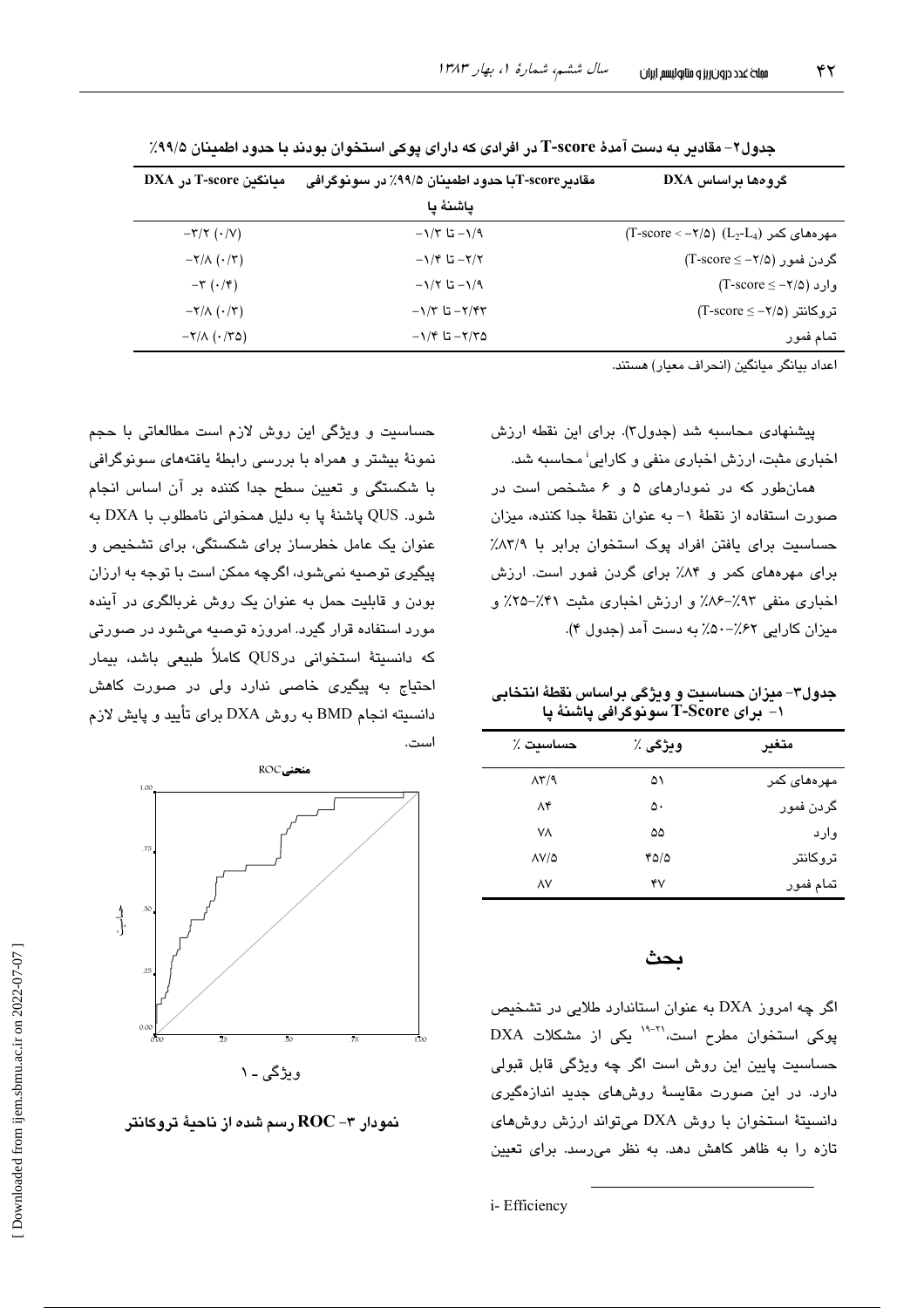|         | و كفايت براى هر محل با نقطهٔ پيشنهادى |                 |                    |  |  |  |
|---------|---------------------------------------|-----------------|--------------------|--|--|--|
| كارايى  | ارزش اخبارى                           | ارزش اخبارى     | محل مورد           |  |  |  |
|         | منفى                                  | مثبت            | بررسی              |  |  |  |
| ۷۵۴     | ٬۹۳                                   | 7.70            | گردن فمور          |  |  |  |
| 7.07    | ۶۸۶.                                  | 7.51            | تمام فمور          |  |  |  |
| ۶۲٪     | ۸۶.                                   | ۶۳۶.            | وارد               |  |  |  |
| $7.0 -$ | 7.9 <sub>A</sub>                      | 7.15            | تروكانتر           |  |  |  |
| 7.05    | ۱٬۸۶                                  | $\mathcal{H}$ ۱ | مهرها <i>ی</i> کمر |  |  |  |
|         |                                       |                 |                    |  |  |  |

جدول ۴– مقادیر ارزش اخباری مثبت، ارزش اخباری منفی



نمودار بابد جایگزین شود

### نمودار ۵– رگرسیون خطی ساده بین T-score انداز دکیری شده توسط DXA در مهرهها و QUS با نقطهٔ جداكنندة پيشنهادى

مقادیر اندازهگیری شده توسط QUS در یاشنهٔ یا ارتباط نزدیک با مقادیر اندازهگیری شدهٔ BMD در همین محل دارند

اما اندازهگیری پارامترهای QUS در گردن فمور و مهرههای کمر که بیش از همه در معرض شکستگیهای ناشی از پوکی استخوان قرار دارند، به سبب وجود مقادیر قابل توجهی از بافت نرم امكان پذير نيست. از طرفى QUS روى استخوانهای محدودی قابل انجام است و با توجه به اینکه استخوانهایی که در QUS بررسی میشوند عموماً زمینهای برای شکستگی ندارند، برای اینکه پارامترهای SOS و BUN یک مشخصهٔ قابل اطمینان برای پوکی استخوان باشد، باید هماهنگی لازم را با BMD اندازهگیری شده در ناحیهٔ فمور و مهرهها*ی* کمر داشته باشند.<sup>۲۲</sup>

همچنان که در این مطالعه دیده شد، رابطهٔ بین T-score محاسبه شده توسط DXA و T-score محاسبه شده توسط سونوگرافی کمی پاشنهٔ پا درحد ضعیف تا متوسط است. این ارتباط در زمینهٔ فمور قویتر است که این مقادیر با نتایج سایر مطالعات هماهنگ است.<sup>۲۴٬۲۲</sup> نتایج مطالعهٔ حاضر نیز نزدیک به نتایج قبلی است که میزان ارتباط بین مقادیر به دست آمده توسط DXA و BUA را ۰/۴۶– ۰/۴۶ گزارش کرده، میزان ارتباط برای SOS را ۰/۵۴-۰/۳۳ به دست آوردهاند.<sup>۲۵،۲۶</sup> این ارتباط اگر چه معنادار است، در حد مطلوب نست.

این ارتباط ضعیف را که در این مطالعه نیز به دست آمد، میتوان به چندین عامل مربوط دانست. از طرفی هرکدام از روشها تکنیک متفاوتی در اندازهگیری دانسیتهٔ استخوان به کار می برند و پارامترهای مختلف را نیز محاسبه میکنند. ثانیاً این پارامترهای اندازهگیری شده براساس هر دستگاه دارای میزانی خطا در اندازهگیری است و ارتباط برقرار کردن بین پارامترهایی که به روشهای مختلف به دست آمدهاند، میتواند اختلاف برانگیز باشد و شاید نتوان به راحتی ارتباط مناسبی بین محلهای آناتومیک مختلف که تحت تأثير نيروهاي گوناگوني قراردارند، يافت.<sup>۲۷</sup>

درصد افرادی که با هر روش، تشخیص پوکی استخوان برای آنها مطرح شد، در نواحی مختلف کاملاً متفاوت است و از طرفی وقتی میزان همخوانی دو روش توسط روش آنالیز Kappa مقایسه شد، توافق قابل توجهی نشان نداد که نشان دهندهٔ این مسأله است که به کار بردن معیار پوکی استخوان معادل ۲/۵– >T-score برای QUS مناسب نیست و نمیتوان با این معیار افراد دارای پوکی استخوان را از افراد بدون پوکی استخوان جدا کرد.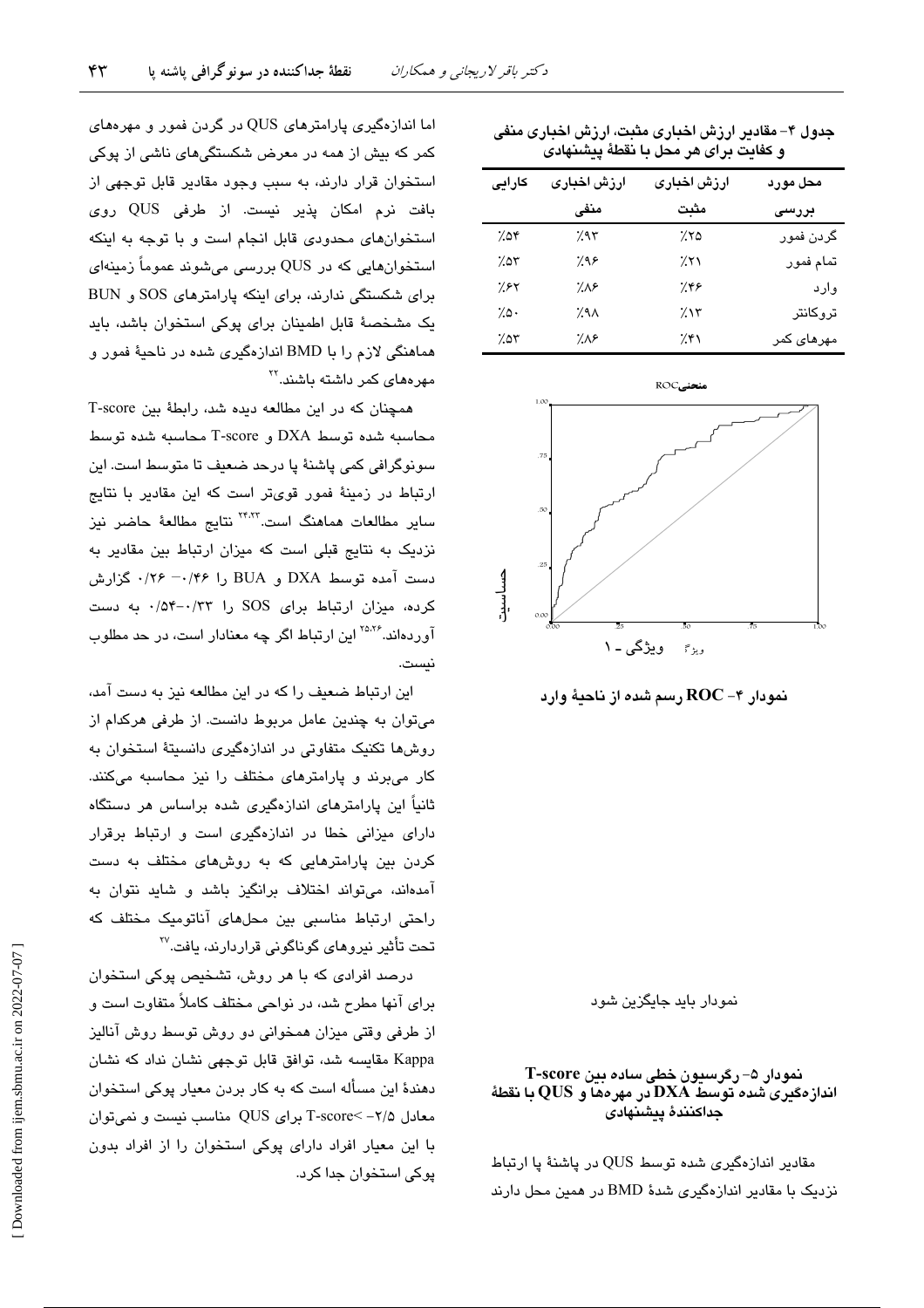نمو دار باید جایگزین شو د

#### نمودار ۶– رگرسیون خطی ساده بین T-score اندازهگیری شده توسط  $\mathbf{D}\mathbf{X}\mathbf{A}$  در گردن و  $\mathbf{Q}\mathbf{U}\mathbf{S}$  با نقطهٔ جداكنندة ينشنهادى

این مطالعه نشان داد که نقطهٔ پیشنهاد*ی* برای جدا کردن افراد پوک استخوان از افراد فاقد پوکی استخوان دارای حساسیتی برابر ٨٣٪، ارزش اخباري منفي ٩٣٪ در ناحية گردن فمور و همچنین ارزش اخباری منفی ۸۶٪ در ناحیهٔ مهردها و حساسیتی در حدود ۸۴٪ میباشد. میزان کفایت این آزمون نیز در ناحیهٔ مهرههای کمر و گردن فمور به ترتیب ۵۴٪ و ۵۳٪ است و نشان دهندهٔ این است که این آزمون حساسیت مناسب را برای جدا کردن افراد یوک استخوان داراست. البته باید در نظر داشت که این مطالعه در افرادی انجام گرفته است که شانس وجود یوکی استخوان در آنها بیشتر از جمعیتهای معمولی است و در صورتی که این مطالعه در یک جمعیت معمولی برای بیماریابی انجام شود، احتمالاً نتایج مناسبتری نیز به دست خواهد آمد.

as a predictor for osteoporosis. Med J Aust 1999;171:297-300.

- World Health organization: Assessment of fracture risk  $5<sub>1</sub>$ and its application to screening for postmenopausal osteoporosis. World Health Organ Tech Rep Ser 1994.
- Hans D, Arlot ME, Schott AM, Roux JP, Kotzki PO, et 6 al. Do ultrasound measurements on the os calcis reflect more the bone microarchitecture than the bone mass?: a two-dimensional histomorphometric study. Bone 1995:16:295-300.
- $7<sup>7</sup>$ Hans D, Fuerst T, Lang T, Majumdar S, Lu Y, Genant HK, et al. How can we measure bone quality? Baillieres Clin Rheumatol 1997;11:495-515.

در یک مطالعه که از معیارهای WHO (۲/۵- ≥ T-score) برای تشخیص پوکی استخوان در دستگاههای DXA و سونوگرافی کمی یاشنهٔ یا استفاده شد، مشاهده گردید میزان پوکی استخوان در یک گروه از زنان سالم در ناحیهٔ کمر ١٧٪، در ناحيهٔ گردن فمور ١۶٪ و در ناحيهٔ ابتداي فمور ١٢٪ بود ولي با همين معيار شيوع پوکي استخوان در اين گروه با سونوگرافی کمی پاشنهٔ پا فقط بین ۲ تا ۸٪ بود. در این تحقیق همچنین مقادیر T-score برای سونوگرافی کمی پاشنهٔ یا که معادل ۲/۵– = T-score برای DXA می باشد، در دستگاههای مختلف، ۱/۰۵– تا ۲/۱۲– محاسبه شد. عدد پیشنهادی آنها ۱/۸- بود.<sup>۲۸</sup> در یک مطالعهٔ دیگر معادل نقطهٔ جداکننده ۲/۵- در DXA برای QUS تعیین شد. در این مطالعه آستانهٔ تشخیص سونوگرافی پاشنهٔ پا برای جداکردن افراد دارای پوکی استخوان در ناحیهٔ مهرههای کمر ۱- و  $\cdot$ برای پوکی استخوان در ناحیهٔ گردن فمور ۱/۶– به دست آمد. \*\*

در نهایت به نظر می رسد که ارتباط متوسطی بین دو دستگاه وجود دارد و لازم است در استفاده از دستگاه سونوگرافی کمی پاشنهٔ پا آستانهٔ تشخیصی مناسبی تعیین شود که این امر ضرورت انجام مطالعات دیگر را بیان مے کند.

## سياسگزارى

نویسندگان مقاله مراتب سیاس و تشکر خود را از آقای دکتر حسيننژاد، و خانم دکتر بندريان جهت ويرايش مقاله و تمامی همکاران مرکز سنجش تراکم استخوان اعلام میدارند.

## **References**

- 1. Consensus Development Conference: Prophylaxis and treatment of osteoporosis. Am J Med 1991; 90: 107-10.
- 2. Cunningham JL, Fordham JN, Hewitt TA, Speed CA. Ultrasound velocity and attenuation at different skeletal sites compared with bone mineral density measured using dual energy X-ray absorptiometry. Br J Radiol 1996;69:25-32.
- 3. Lochmuller EM, Zeller JB, Kaiser D, Eckstein F Landgraf J, Putz R, et al. Correlation of femoral and lumbar DXA and calcaneal ultrasound, measured in situ with intact soft tissues, with the in vitro failure loads of the proximal femur. Osteoporos Int 1998;8:591-8.
- 4. Naganathan V, March L, Hunter D, Pocock NA, Markovey J, Sambrook PN. Quantitative heel ultrasound